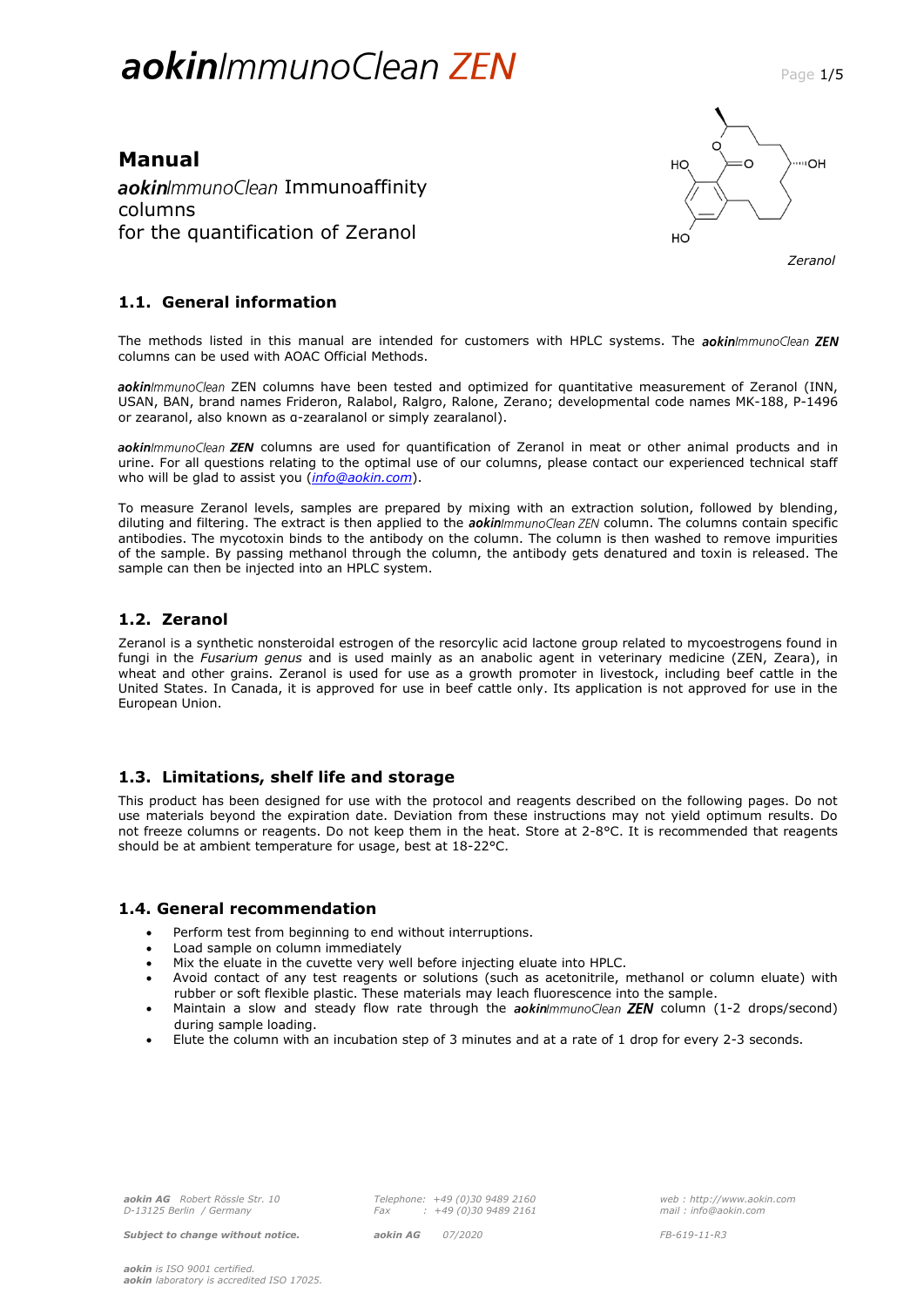# aokin*ImmunoClean* ZEN

## **1.5. Types of columns**

| Column type                 | wide bore            | spin                                |  |
|-----------------------------|----------------------|-------------------------------------|--|
| Order No.:                  | $IC-C-11-25$         | IC-M-11-50                          |  |
| Package size:               | 25 units / pack      | 50 units / pack                     |  |
| Elution volume              | $3 mL = 1 mL + 2 mL$ | $500 \mu L = 200 \mu L + 300 \mu L$ |  |
| <b>Recommended loading:</b> | $< 500$ ng           | $< 100$ ng                          |  |

Use of adapters and reservoirs for loading recommended (Order no.: LB-08-13)

## **1.6. Preparation**

## *1.6.1. Cleaning*

All equipment has to be clean and not contaminated with materials that might cause interference with the analysis. All equipment should be washed with a mild detergent solution and then rinsed thoroughly with purified water. This includes glass ware, adapters and syringe barrels used for sample reservoirs. In between assays it is sufficient to rinse with methanol and water. This helps to prevent cross-contamination of samples.

## *1.6.2. Preparation of reagents*

Prepare solutions every week or as needed.

## **Extraction solvent: Methanol/PBS**

Use Methanol HPLC grade only. Use 700 mL methanol and 300 mL PBS buffer, mix.

## **Diluting buffer: PBS**

8.0 g NaCl, 1.2 g Na<sub>2</sub>HPO<sub>4</sub>, 0.2 g KH<sub>2</sub>PO<sub>4</sub>, 0.2 g KCl, dissolve in approximately 990 mL purified water, adjust pH to 7.0 with concentrated HCl, bring to 1 liter with purified water.

## **Wash buffer: PBS/Methanol**

Use 100 mL methanol and 900 mL PBS, mix.

## **Methanol for elution**

Use HPLC Grade methanol only.

## **HPLC Mobile Phases**

Acetonitrile:Water:Methanol (45:45:10) HPLC Grade Acetonitrile: 450 mL HPLC Grade Methanol: 100 mL Purified Water: 450 mL Total Volume: 1000 mL

*aokin AG Robert Rössle Str. 10 D-13125 Berlin / Germany*

*Subject to change without notice. aokin AG 07/2020 FB-619-11-R3*

*Telephone: +49 (0)30 9489 2160 Fax : +49 (0)30 9489 2161*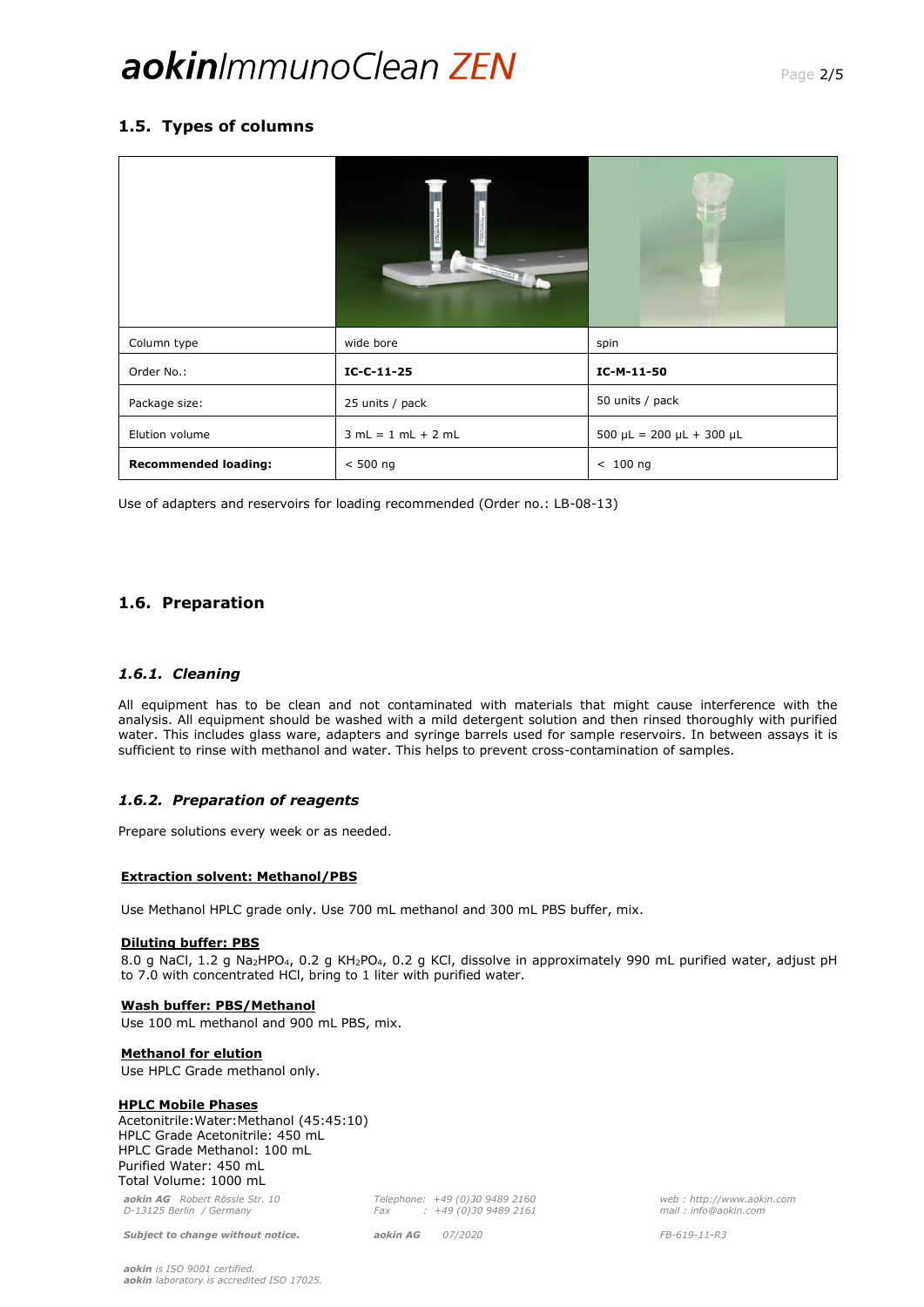# aokin*ImmunoClean* ZEN

Methanol:0.01 M Acedic Acid (3:1) HPLC Grade Methanol: 750 mL 0.01 M Acedic Acid: 250 mL Total Volume: 1000mL

Water:Methanol:Acetonitrile (40:30:30) HPLC Grade Acetonitrile: 300 mL HPLC Grade Methanol: 300 mL Purified Water: 400 mL Total Volume: 1000 mL

#### **Solutions should be filtered and degassed before use.**

Prepare Working Solutions of Zeranol (5 µg/mL): 100 µL of Zeranol Standard (50 µg/mL) 900 µl Acetonitrile Total Volume: 1 mL

Prepare Zeranol spiked sample at 250 µg/kg Add 25 µL Zeranol Standard (50 µg/mL) sample to 5 g sample

## **1.7. Materials required for the sample preparation and the HPLC**

aokin/mmunoClean C ZEN<br>aokin/mmunoClean M ZEN aokin Filter Paper Glass fiber filters GF/F Reaction tubes (2 ml, with lid) Test tubes (15 ml, with lid) Test tubes (50 ml, with lid) Methanol, HPLC Grade Sodium Chloride, pure Acetonitrile, HPLC Grade Distilled, reverse osmosis or deionized water Graduated cylinder stand (50 mL) Graduated cylinder stand (250 mL) Cuvette Rack Digital Scale Commercial blender, with metal or glass beaker for use with Acetonitrile mixtures Commercial blender, with plastic beaker (200 mL) for use with Methanol mixtures Vacuum-pump (diaphragm pump) Trap for Vacuum-pump (vacuum bottle), 500 mL Vacuum manifold Filter funnel (for retainig paper filters) Adjustable Micropipette, 1000 µL Micropipette tips for adjustable Micropipette, 1000 µL (IC-C-11-25, 25 units/pack) (IC-M-11-50, 50 units/pack) (LB-05-07-100, 100 units/pack) (LB-04-13-GF/F-100, 100 units/pack) (LB-05-05, 500 units/pack) (LB-05-01-100, 100 units/pack) (LB-03-02-1000, 1 L) (LB-08-16, 1 unit) (LB-08-17, 1 unit) (LB-05-04) (LB-07-04, 1 unit) (EX-08, 1 unit) (EX-07-06, 1 unit) (LB-04-10, 1 unit) (LB-04-12, 1 unit) (LB-04-09, 1 unit) (LB-06-01, 1 unit)  $(LB-04-05-1000, 1 \text{ unit})$ (LB-04-08-1000L, 500 units/pack)

## **1.8. Set up and equilibration of columns**

Allow column to be at ambient temperature. Remove bottom cap and place the column onto a vacuum manifold, or in a pump stand or collection tube. Open top cap and fill column with wash buffer. Connect adapter and a reservoir to the column. Use a flow rate of 1 mL/min and have 1-2 ml pass through the column. This step ensures an equilibration of the column. Close the valve again to stop the flow.

*aokin AG Robert Rössle Str. 10 D-13125 Berlin / Germany*

*Subject to change without notice. aokin AG 07/2020 FB-619-11-R3*

*Telephone: +49 (0)30 9489 2160 Fax : +49 (0)30 9489 2161*

*web : http://www.aokin.com mail : info@aokin.com*

*aokin is ISO 9001 certified. aokin laboratory is accredited ISO 17025.*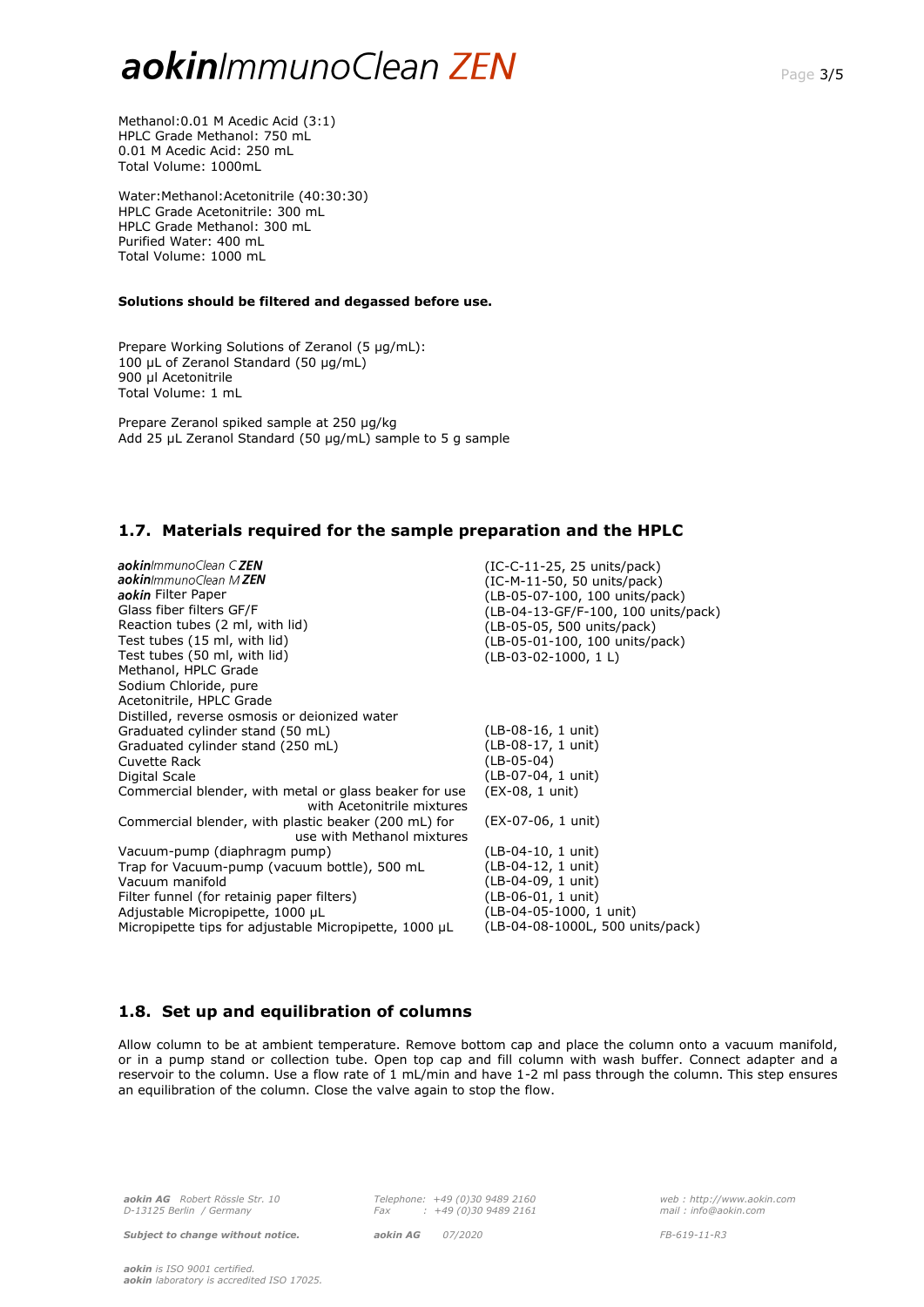# **2. Points of critical importance for reproducibility and recovery**

## **2.1. Representative sampling**

A representative sample is essential for accurate and reliable results. Samples should be collected and homogenized before taking a subsample.

## **2.2. Sample preparation**

Different procedures require different reagents. Please make sure that your protocol consists of the following points:

- Adjust to neutral pH.
- Remove all precipitation by glassfiber filtration using a 1.7 µm mesh size.
- Equilibrate column to room temperature, best by rinsing with wash buffer.
- Load column with flow rate of 1 mL/min.
- Wash column with wash buffer
- Dry column by vacuum or air pressure.
- 1 mL apply Methanol. Incubate for 3 minutes by stopping flow. Apply 2 mL Methanol
- Elute by vacuum or air pressure at 1 mL/minute or by back flushing with a syringe.
- Quantify the concentration by comparing the sample peak height or area to the standard.

aokin/mmunoClean ZEN columns have been optimized for quantitative measurement of Zeranol in animal products. Test methods vary in the amount of sample passed through the affinity column resulting in different limits of detection.

## **General recommendation:**

- Perform test from beginning to end without interruptions.
- Load sample on column immediately after dilution.
- Avoid contact of any test reagents or solutions (such as acetonitrile, methanol or column eluate) with rubber or soft flexible plastic. These materials may leach chemicals into the sample.
- Maintain a slow and steady flow rate through the column during sample loading.
- Elute the column slowly, do an incubation step.

## **Example Procedures:**

## **A. Standard procedure for Aquatic Products and Animal Derived Food**

Sample extraction:

- Place 5.0 g of sample (e.g. muscle tissue) homogenate into 50mL polypropylene centrifuge tube
- Add to tube 10ml 0.05M Sodium acetate and 20 μl Glucuronidase/Arylsulfatase, incubate at 37°C for 12h
- Add 10 ml Acetonitrile and 200ul 1.0 M NaOH into the tube.
- Shake for 30 min with an orbital shaker
- After centrifugation at 4000 rpm for 3 min, the supernatant was decanted into a clean tube

Dilution:

- Pipette 10 ml supernatant extract into a clean vessel.
- Dilute extract with 30 ml pH 7.4 PBS. Mix well.
- Filter diluted extract through glass microfiber filter and collect filtrate in a clean container.

#### **B. Setup column**

- Connect aokin/CAdapter and a 10 mL syringe barrel (best flow when bubble free).
- Place on vacuum manifold or pump stand.
- Flush with 2 mL PBS

#### **C. Column chromatography:**

- Pass 8 mL filtered diluted extract (8 ml = 0.5 g sample equivalent) through column at a steady slow rate of about 1 drops/second until air comes through column.
- Pass 10 mL of destilled water or PBS through the column at a rate of about 2 drops/second.

#### **D. Recovery**

- Recovery of > 80% tested in PBS/Methanol 10%
- Exact results are found in the attached data sheet.
- Test the recovery of aokin/mmunoClean ZEN columns with your protocol and HPLC technique, and use a correction factor as determined.

| aokin AG Robert Rössle Str. 10 |    |
|--------------------------------|----|
| D-13125 Berlin / Germany       | Fa |

*Subject to change without notice. aokin AG 07/2020 FB-619-11-R3*

*Telephone: +49 (0)30 9489 2160 Fax : +49 (0)30 9489 2161*

*web : http://www.aokin.com mail : info@aokin.com*